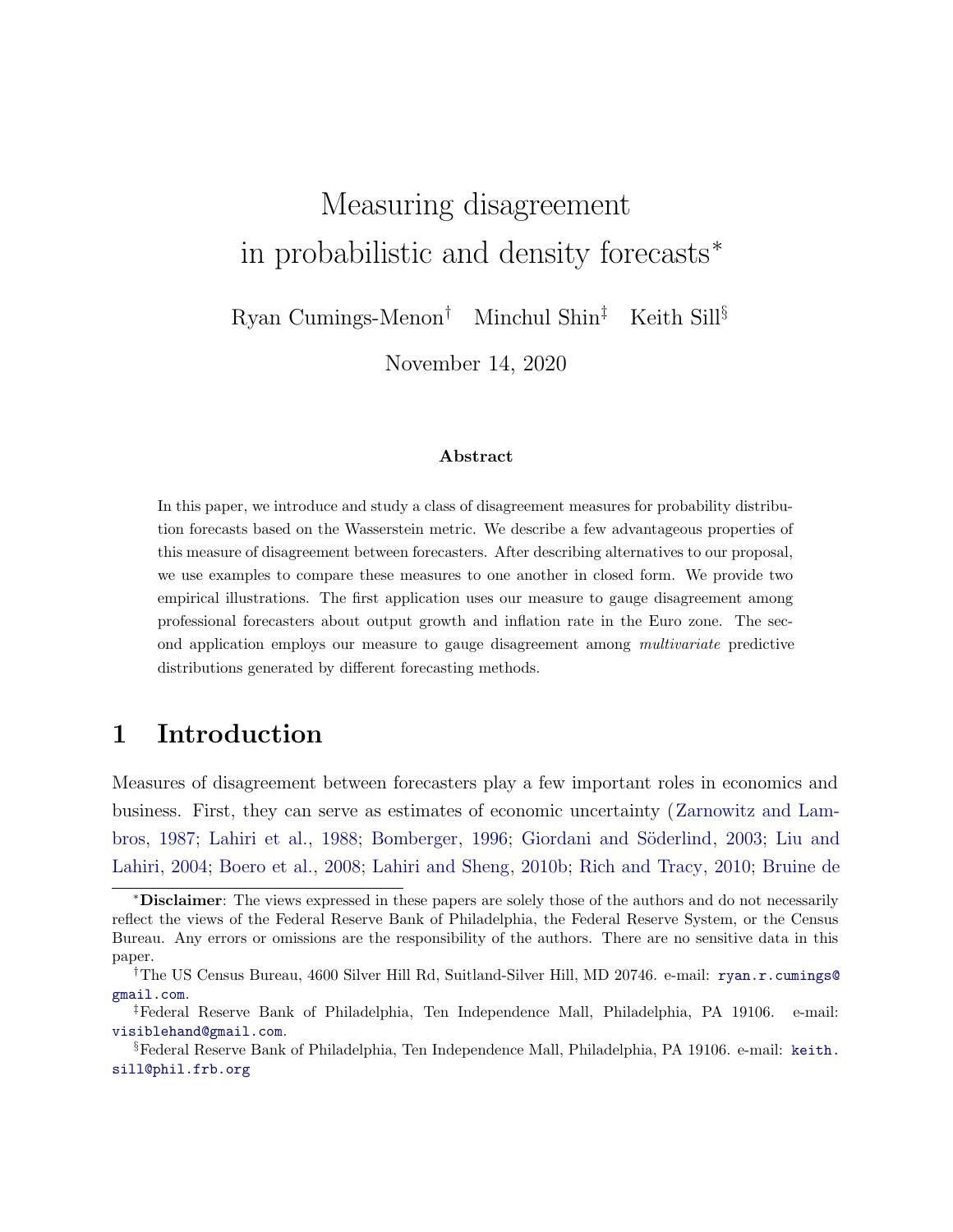Bruin et al., [2011;](#page-17-0) [Boero et al.,](#page-16-0) [2014;](#page-16-0) [Abel et al.](#page-16-0), [2016](#page-16-0); [Glas](#page-17-0), [2020](#page-17-0)). Second, they are also used to understand the behavior of forecasters ([Mankiw et al.](#page-18-0), [2003](#page-18-0); [Lahiri and Sheng,](#page-18-0) [2008;](#page-18-0) [Patton and Timmermann](#page-18-0), [2010](#page-18-0); [Lahiri and Sheng,](#page-18-0) [2010a](#page-18-0); [Coibion and Gorodnichenko](#page-17-0), [2012;](#page-17-0) [Clements](#page-17-0), [2014](#page-17-0); [Andrade et al.,](#page-16-0) [2016\)](#page-16-0). While there has been a great deal of work in economics on measures of discrepancy between the point predictions of forecasters, there has been less work on measuring the discrepancy between probability and density predictions, with the exception of papers that consider the cross-sectional variation of higher moments (variance, range, skewness) of predictive distributions produced by the professional forecasters ([D'Amico and Orphanides](#page-17-0), [2008;](#page-17-0) [Bruine de Bruin et al.,](#page-17-0) [2011](#page-17-0); [Boero et al.](#page-16-0), [2008;](#page-16-0) [Clements](#page-17-0), [2014;](#page-17-0) [Li and Tay](#page-18-0), [2017\)](#page-18-0) and of papers that measure disagreement among predictive distributions based on entropy or statistical divergence ([Shoja and Soofi](#page-19-0), [2017;](#page-19-0) [Lahiri](#page-18-0) [and Wang](#page-18-0), [2019;](#page-18-0) [Bajgiran et al.](#page-16-0), [2020;](#page-16-0) [Rich and Tracy,](#page-19-0) [2020](#page-19-0)).

In this note, we use the Wasserstein metric, a distance metric between probability distributions, to motivate a class of measures for the dispersion between either probability densities or distributions.<sup>1</sup> Our proposed measure of disagreement is based on the Fréchet variance in the  $q$ –Wasserstein metric space. This can be viewed as a natural extension of cross-sectional variance of point forecasts, which is the Fréchet variance in Euclidean space, to probability/density forecasts.

After introducing our notation, the next section introduces additional notation, including the Wasserstein metric and our proposed measure of dispersion. Then, we study its properties in the context of measuring disagreement in probability and density predictions. Section 3 describes other possible robust measures of disagreement based on the Wasserstein metric that are potentially robust to the outlying predictive distribution. Section 4 explores alternative measures of dispersion that are also based on Fréchet variance, but use either distance metrics or divergence measures other than the  $q$ -Wasserstein metric, and compare our proposed measure to other measures of disagreement used in the economic forecasting literature. Two empirical applications are provided in Section 5.

### 2 Dispersion based on optimal transport

We will denote the set of probability distributions with support in  $\mathbb{R}^d$  as  $\mathcal{P}$ . We will assume that in time period  $t \in \mathbb{N}_+$  each agent  $i \in \{1, ..., N\}$  provides the probability distribution

<sup>&</sup>lt;sup>1</sup>It is worth to note that [Rich and Tracy](#page-19-0) [\(2020](#page-19-0)) also consider a disagreement measure based on the Wasserstein metric. Our proposed measure is different from theirs, and we discuss their measure in Section [3.](#page-5-0)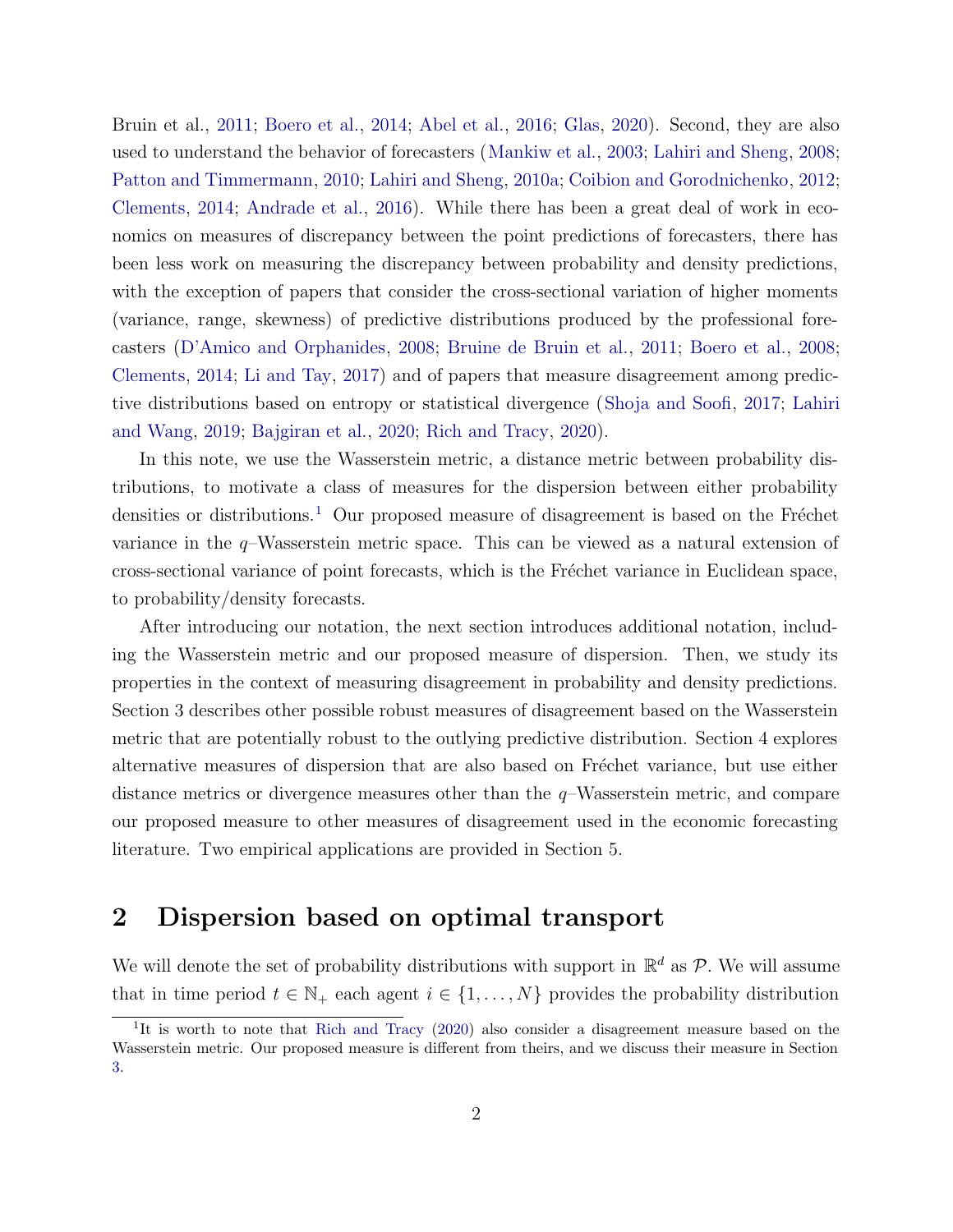<span id="page-2-0"></span>function forecast  $P_{it} \in \mathcal{P}$  of the random variable  $y_{t+h}$ , where  $h \in \mathbb{N}_+$ . When this distribution is assumed to have a well defined density function, we will denote this function by  $p_{it} : \mathbb{R}^d \to$  $\mathbb{R}_+$ . Also, when our discussion is limited to a particular time, we will omit the time subscript, t, on these functions.

Using this notation, the  $q$ −Wasserstein metric is defined as

$$
W_q(P_i, P_j) = \left(\inf_{\varphi \in \Omega(P_i, P_j)} \int \|z_i - z_j\|_q^q \, d\varphi(z_i, z_j) \right)^{1/q},\tag{1}
$$

where  $\Omega(P_i, P_j)$  is the set of all couplings between the distributions  $P_i$  and  $P_j$ , which can also be defined more formally as

$$
\Omega(P_i, P_j) = \left\{ \varphi : \mathbb{R}^d \times \mathbb{R}^d \to \mathbb{R}_+ \mid \forall A \subset \mathbb{R}^d, \ \varphi(A, \mathbb{R}^d) = P_i(A) \text{ and } \varphi(\mathbb{R}^d, A) = P_j(A) \right\}.
$$
\n(2)

The minimizer of (1) is known as the optimal transport plan because, for any  $A, B \subset \mathbb{R}^d$ ,  $\varphi(A, B)$  can be interpreted as the probability mass that is mapped, or transported, from A to B in order to minimize  $E([z_i - z_j]_q^q)$  where  $z_i \sim P_i$  and  $z_j \sim P_j$ . This distance metric has the advantage of always being well defined for distributions with support in  $\mathbb{R}^d$ , including in cases in which these distributions are not absolutely continuous. For more detail on the field of optimal transport, see ([Villani](#page-19-0), [2003;](#page-19-0) [Galichon](#page-17-0), [2018;](#page-17-0) [Panaretos and Zemel,](#page-18-0) [2019](#page-18-0)).

Since  $W_q(\cdot)$  is a distance metric, it is straightforward to define its corresponding Fréchet mean, which is also known as the  $q$ −Wasserstein barycenter. Specifically, the barycenter is defined as the minimizer of the following optimization problem,

$$
V_q(\{P_i\}_{i=1}^N) := \min_{P \in \mathcal{P}} \frac{1}{N} \sum_{i=1}^N W_q(P_i, P)^q, \tag{3}
$$

which we will denote by  $\overline{P}$ . The Wasserstein barycenter with  $q \in 1, 2$  has previously been considered in the forecasting literature; Examples with  $d = 1$  include [Irpino and Verde](#page-17-0) ([2006](#page-17-0)), [Verde and Irpino](#page-19-0) [\(2007](#page-19-0)), Arroyo and Maté [\(2009](#page-16-0)), [Arroyo et al.](#page-16-0) ([2011](#page-16-0)), González-Rivera and [Arroyo](#page-17-0) ([2012](#page-17-0)), [Lichtendahl et al.](#page-18-0) ([2013](#page-18-0)), and [Busetti](#page-17-0) [\(2017\)](#page-17-0) while [Cumings-Menon and Shin](#page-17-0) ([2020\)](#page-17-0) consider the case with  $d \geq 1$ . Our proposed measure of dispersion is  $V_q(\{P_i\}_{i=1}^N)$ , the value of the objective function at  $\overline{P}$ , which is also known as the Fréchet variance.

Note that  $V_q(\cdot)$  can be defined in a particularly simple manner in the one dimensional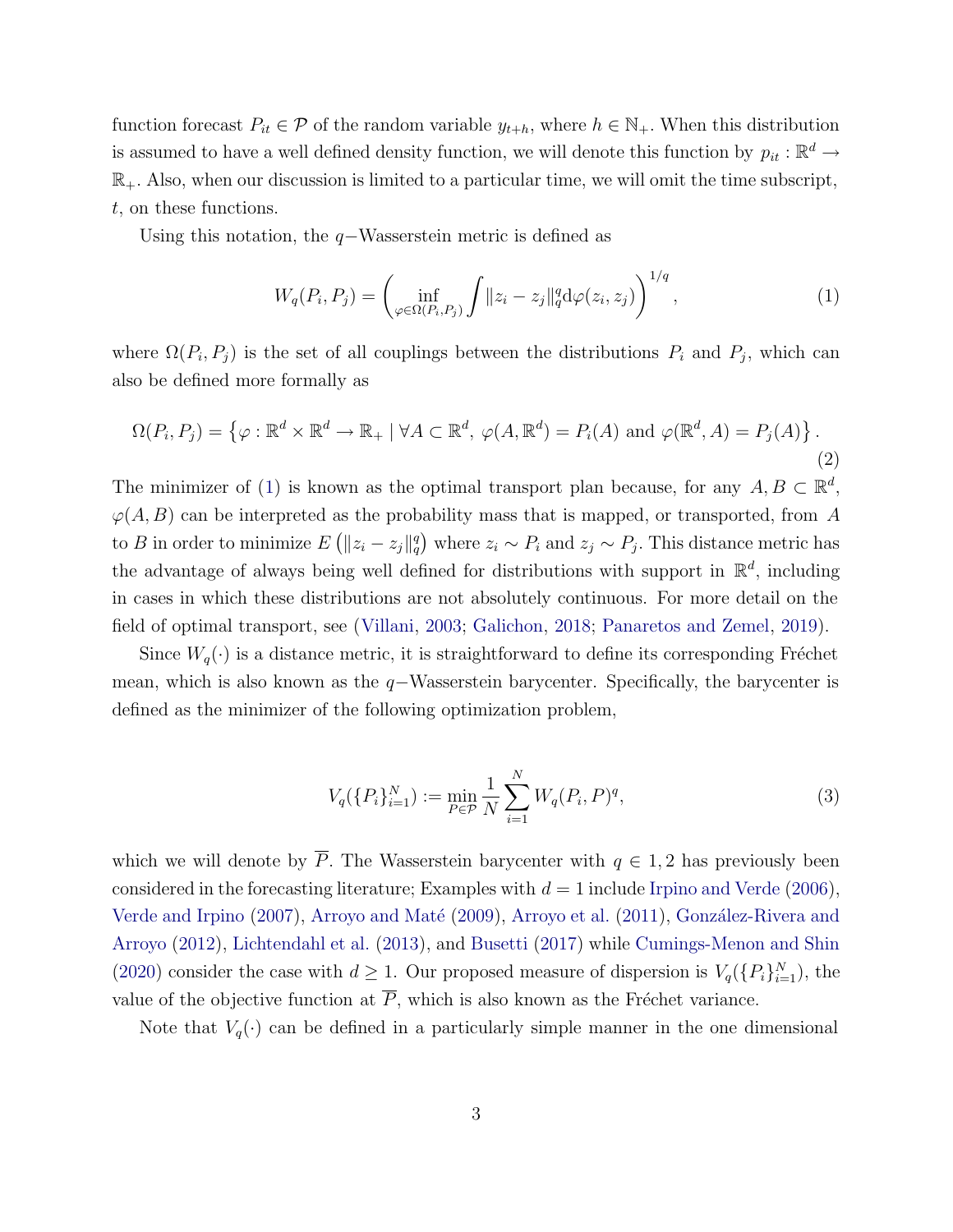case. Specifically, in this case we have,

$$
V_q(\{P_i\}_{i=1}^N) = \min_{P \in \mathcal{P}} \frac{1}{N} \sum_{i=1}^N \int_0^1 ||P_i^{-1}(\tau) - P^{-1}(\tau)||_q^q d\tau,
$$
\n(4)

where  $P_i^{-1}(\cdot)$  and  $P^{-1}(\cdot)$  are the quantile function of agent i and of the combination method, respectively. Section 2.2 also describes another case in which  $V_q(\cdot)$  can be found in closed form, which is distributions with a location-scale parameterization. Outside of these two cases,  $V_q(\cdot)$  can also be estimated by solving the convex problem ([3\)](#page-2-0) after discretizing.

## **2.1** Properties of  $V_q(\{P_i\}_{i=1}^N)$

In this section we will outline four advantageous properties of  $V_q(\cdot)$ . The first two properties are trivial to prove, as they follow from the fact that  $W_q(\cdot)$  is always well defined in the present setting, and is also a distance metric.

**Property 1: Existence** The measure of dispersion  $V_q(\cdot)$  can be used to measure dispersion of a set of probability density functions, a set of probability mass functions, or a set containing both probability density functions and probability mass functions.

**Property 2:** Non-negativity For any set of input distributions  $\{P_i\}_{i=1}^N$ , we have  $V_q(\{P_i\}_{i=1}^N) \geq$ 0 and  $V_q({P_i}_{i=1}^N) = 0$  if and only if  $P_i = P_j$  for all  $i, j \in \{1, ..., N\}$ .

**Property 3: Monotonicity** Let  $\overline{P}_1$  and  $\overline{P}_2$  denote the Wasserstein barycenters when the input densities are  $\{P_i\}_{i=1}^N$  or  $\{P_i\}_{i=1}^{N-1} \cup P_{N+1}$  respectively. If  $W_q(\overline{P}_2, P_{N+1}) > W_q(\overline{P}_1, P_N)$ , then  $V_q(\{P_i\}_{i=1}^{N-1} \cup P_{N+1}) > V_q(\{P_i\}_{i=1}^N)$ . *Proof:* Since  $W_q(\overline{P}_2, P_{N+1}) > W_q(\overline{P}_1, P_N)$ , we have

$$
V_q(\lbrace P_i \rbrace_{i=1}^{N-1} \cup P_{N+1}) = \frac{1}{N} \left( W_q(P_{N+1}, \overline{P}_2)^q + \sum_{i=1}^{N-1} W_q(P_i, \overline{P}_2)^q \right) >
$$
  

$$
\frac{1}{N} \left( W_q(P_N, \overline{P}_1)^q + \sum_{i=1}^{N-1} W_q(P_i, \overline{P}_2)^q \right) \ge \frac{1}{N} \sum_{i=1}^{N} W_q(P_i, \overline{P}_1)^q = V_q(\lbrace P_i \rbrace_{i=1}^{N}).
$$

In some sense Property 2 and Property 3 can be viewed as generalizations of properties that are shared by many common measures of dispersion for random variables. For example,

 $\Box$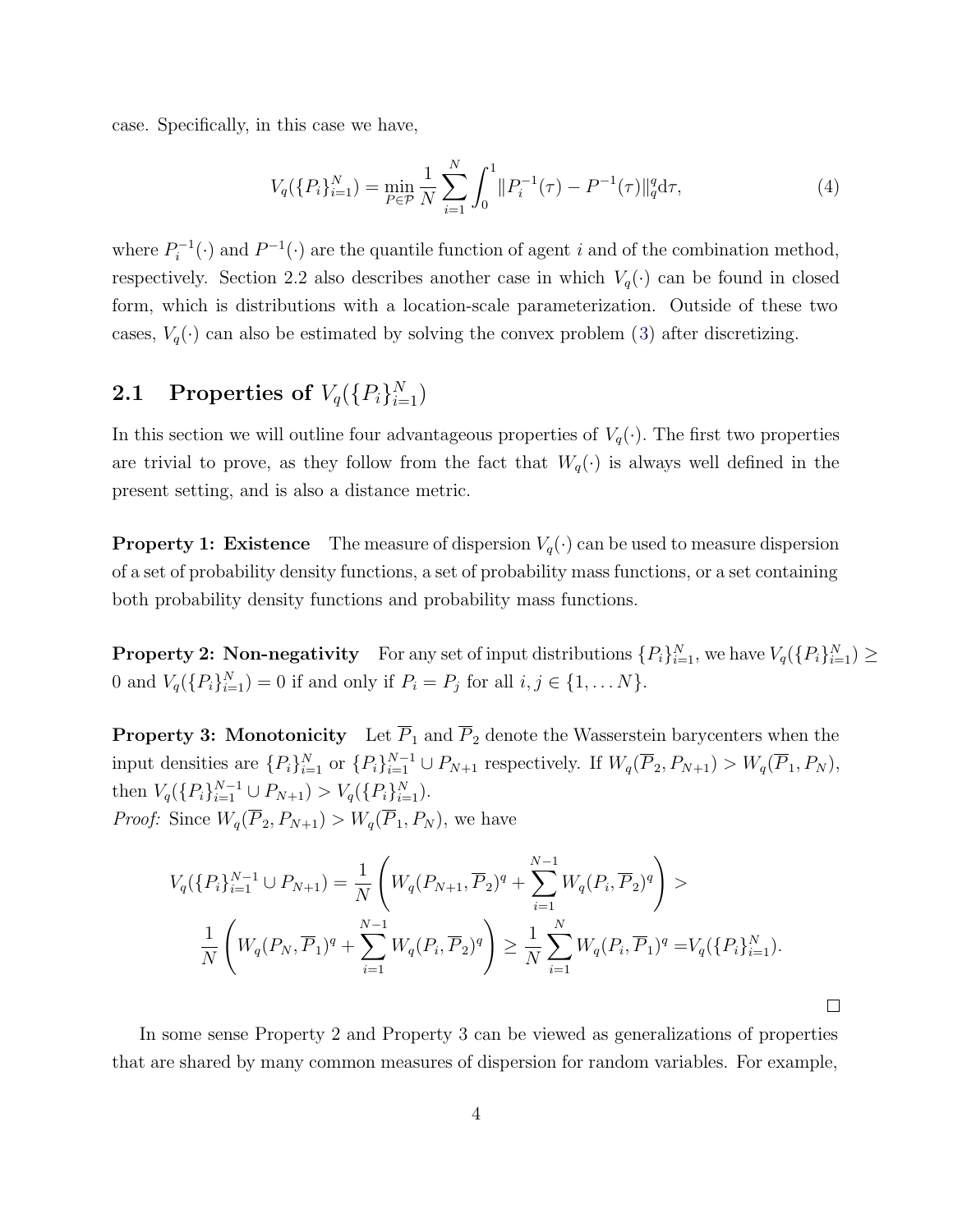the sample variance of  ${x_i}_i^N$  is a positive measure of dispersion that would increase if any observation  $x_i \in \{x_i\}_i^N$  were to be replaced by  $\tilde{x}$  such that  $||x_i - \bar{x}||_2 \le ||\tilde{x} - \bar{x}||_2$ , where  $\bar{x}$ denotes the sample mean.

Before moving onto the fourth property, it is also worth noting a more rigorous link between the 2–Wasserstein metric and cross-sectional variance of point forecasts. For example, given the sample of point forecasts  $\{x_i\}_{i=1}^N$ , we can define a corresponding set of distributions  $\{P_i\}_i^N$ , such that  $P_i$  is the distribution defined as a point mass at  $x_i$ . In this case,  $V_2(\{P_i\}_{i=1}^N)$ is equal to the cross-sectional variance of  $\{x_i\}_{i=1}^N$ . In a similar way, but when  $q = 1$ , our proposed measure corresponds to the to average absolute error from median.

**Property 4: Lower bound** For any univariate input distributions  $\{P_i\}_{i=1}^N$ , the following inequality holds,

$$
V_2(\{P_i\}_i) \ge \frac{1}{N} \sum_{i=1}^N (\mu_i - \overline{\mu})^2 + \frac{1}{N} \sum_{i=1}^N (\sigma_i - \overline{\sigma})^2.
$$

 $\Box$ 

Proof: See [Alvarez-Esteban et al.](#page-16-0) [\(2018\)](#page-16-0).

This inequality provides a useful lower bound based on the cross-sectional variance of first two moments of the input densities. Moreover, it is evident from this inequality that the proposed measure naturally extends a disagreement measure of point forecasts to probability and density forecasts by adding terms related to the cross-sectional variation of predictive distributions beyond the mean. The bound holds with equality when all input densities are Gaussian, as we shall see from the next section.

#### 2.2 Example: Normal distributions

[Agueh and Carlier](#page-16-0) ([2011\)](#page-16-0) provide a closed form solution for  $V_2(\{P_{\mathcal{N},i}\}_{i=1}^N)$ , where each  $P_{\mathcal{N},i} \in$  ${P_{\mathcal{N},i}}_i$  is a Gaussian distribution with mean  $\mu_i \in \mathbb{R}^d$  and variance matrix  $S_i \in \mathbb{R}^{d \times d}$ . More generally, this solution for the 2–Wasserstein metric also holds for other distributions with a location-scale parameterization; see also ([Knott and Smith](#page-17-0), [1994;](#page-17-0) [Panaretos and Zemel,](#page-18-0) [2019](#page-18-0)). Specifically, in these cases  $V_2(\lbrace P_{\mathcal{N},i}\rbrace_i)$  is given by

$$
V_2(\{P_{\mathcal{N},i}\}_i) = \frac{1}{N} \sum_{i=1}^N \|\mu_i - \overline{\mu}\|_2^2 + \text{Trace}\left(S_i + S - 2\left(S_i^{1/2} S S_i^{1/2}\right)^{1/2}\right),\tag{5}
$$

where  $S$  is defined by the fixed point of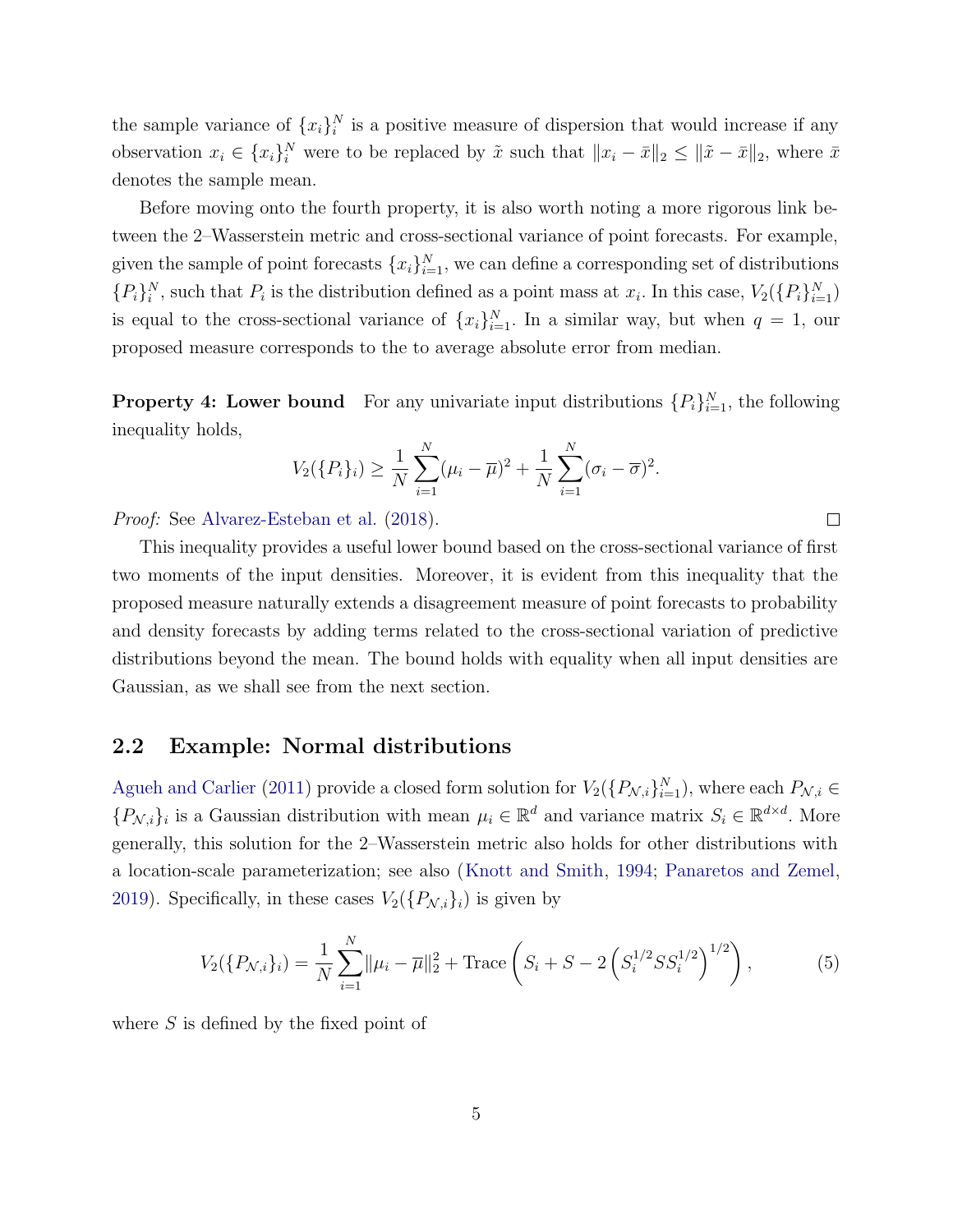$$
S = \frac{1}{N} \sum_{i=1}^{N} \left( S^{1/2} S_i S^{1/2} \right)^{1/2}.
$$
 (6)

<span id="page-5-0"></span>When input densities are univariate Gaussian, this expression can be simplified further. For example, in this case we have  $W_2(P_{i,\mathcal{N}}, P_{\mathcal{N}})^2 = (\mu_i - \mu)^2 + (\sigma_i - \sigma)^2$ , so the Wasserstein barycenter can be defined as  $\overline{P}_{\mathcal{N}} =_d N(\overline{\mu}, \overline{\sigma}^2)$ , where  $\overline{\mu} = \frac{1}{N} \sum_i \mu_i$  and  $\overline{\sigma} = \frac{1}{N} \sum_i \sigma_i$ . Thus, in this case, our proposed disagreement measure is equal to,

$$
V_2(\{P_i\}_i) = \frac{1}{N} \sum_{i=1}^N (\mu_i - \overline{\mu})^2 + \frac{1}{N} \sum_{i=1}^N (\sigma_i - \overline{\sigma})^2,
$$

or the sum of the cross-sectional variances of means and the cross-sectional variances of standard deviations.

As discussed previously, the literature on disagreement measures of forecasts focuses primarily on dispersion of point forecasts. In settings in which forecasters' distribution predictions are in the form of both a mean and a standard deviation of a normal distribution, this equality provides a link between the dispersion measure  $V_2(\lbrace P_i \rbrace_i)$  and this prior work. Specifically, it is given by the cross-sectional variance of mean forecasts plus the crosssectional variance of standard deviation forecasts.

# 3 Alternative dispersion measures I: Robust dispersion measure

One advantageous feature of  $V_q(\cdot)$  that was not discussed in Section 2.1 is that this measure also encompasses robust dispersion measures, which, relative to our previous example, correspond to  $q \in [1, 2)$ . In this subsection we will describe alternative dispersion measures that also share this property. Although, these measures of dispersion are not monotonic and they may be zero even when some of the input distributions are not equal to one another.

**MAD-type dispersion measure** One can also generalize  $V_q(\cdot)$  by considering nonlinear aggregations of the values in  $\{W_q(P_i,\overline{P})^q\}_{i=1}^N$ . For example, one possibility would be the following alternative measure of dispersion for  $q = 1$ .

$$
D_1(\{P_i\}_{i=1}^N) = \text{median}_i \{W_1(P_i, \overline{P})\}_{i=1}^N
$$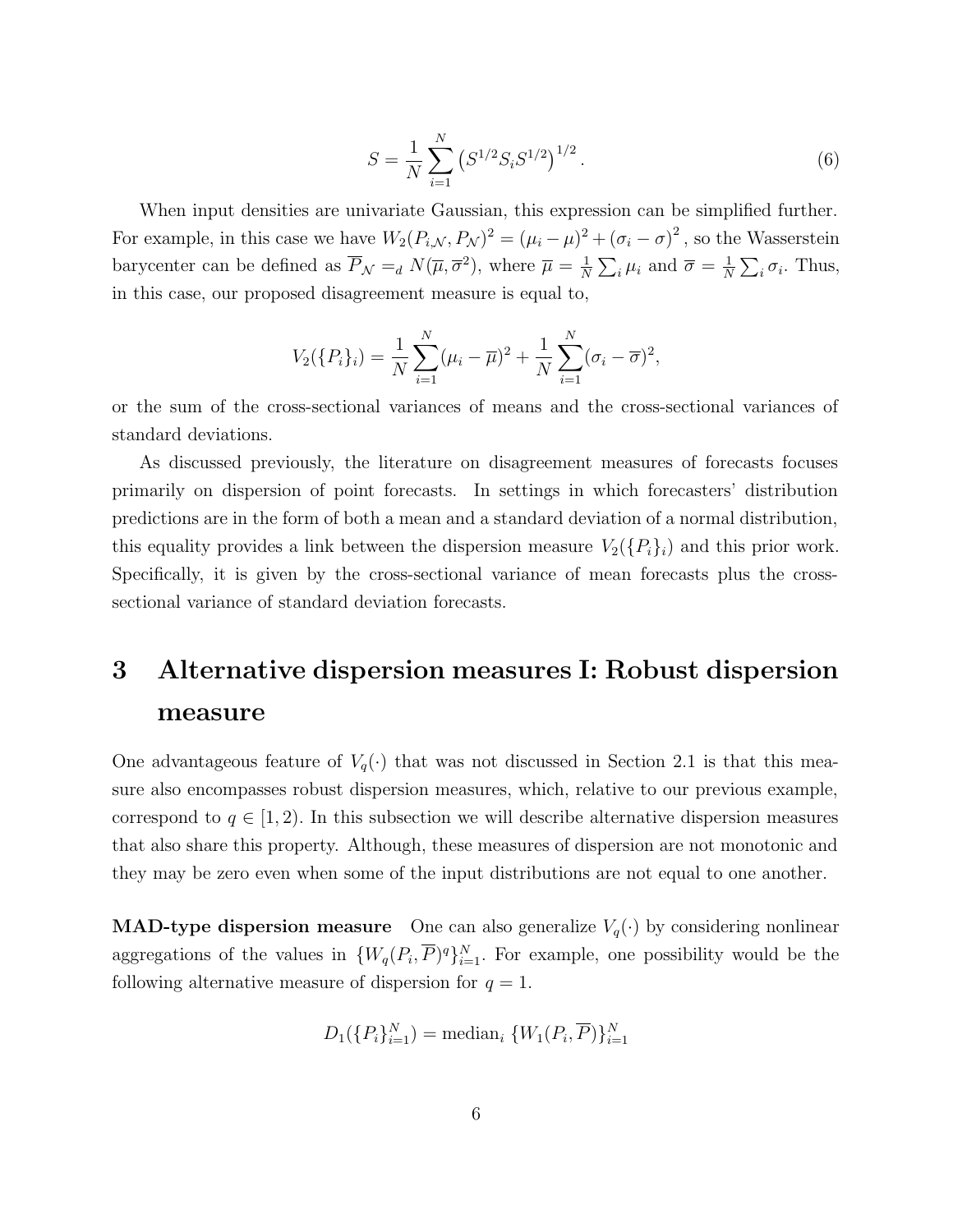which, in terms of samples of random variables, is analogous to the median absolute deviation (MAD).

Dispersion without location measure Rousseeuw and Croux ([1993](#page-19-0)) propose two related cross-sectional measures of dispersion for data points that do not depend on a notion of center. These can be viewed as analogous to the interquartile range, which, like MAD, is robust to outliers, as these two measures have identical expectations for symmetrically distributed data, but, unlike MAD, the interquartile range is also robust to cases in which the variates are skewed.

The natural generalizations of the measures proposed by [Rousseeuw and Croux](#page-19-0) [\(1993](#page-19-0)) to our setting are,

$$
Q_q(\lbrace P_i \rbrace_{i=1}^N) = k^{\text{th}} \text{ order statistic of } \lbrace W_q(P_i, P_j) \rbrace_{i < j},\tag{7}
$$

where  $k = (N \text{ choose } 2)/4$ , and,

$$
S_q(\{P_i\}_{i=1}^N) = \text{median}_{i \in \{1, 2, \dots, N\}} \text{median}_{j \in \{1, 2, \dots, N\}} \{W_q(P_i, P_j)\}_{i, j=1}^N. \tag{8}
$$

These dispersion measures have the advantage of being applicable for distributions of random variables that are discrete as well as continuous (Property 1). However, it is easy to construct cases in which Properties 2 and 3 do not hold. For example, for either of these two measures of dispersion, there exists a sufficiently large value of N such that  $S_q(\{P_i\}_{i=1}^N) = Q_q(\{P_i\}_{i=1}^N)$ 0 when all elements of  $\{P_i\}_{i=1}^{N-1}$  are identical, regardless of the value of  $P_N$ .

Recently, [Rich and Tracy](#page-19-0) ([2020](#page-19-0)) propose a measure of the *individual* disagreement (average absolute density disagreement) defined as

$$
{}_{i}AADD_t = \frac{1}{N-1} \sum_{j \neq i} W_1(P_j, P_i),
$$

to measure how the individual probability distribution  $P_i$  is different from others. In their descriptive analysis, they present and discuss time-series plot of  $median_{i\in\{1,2,\ldots,N\}}(iAADD_t)$ , which is closely related to  $S_1(\{P_i\}_{i=1}^N)$  introduced in Eqn (8): They coincide if we replace the second median operator in Eqn (8) with the sample average operator.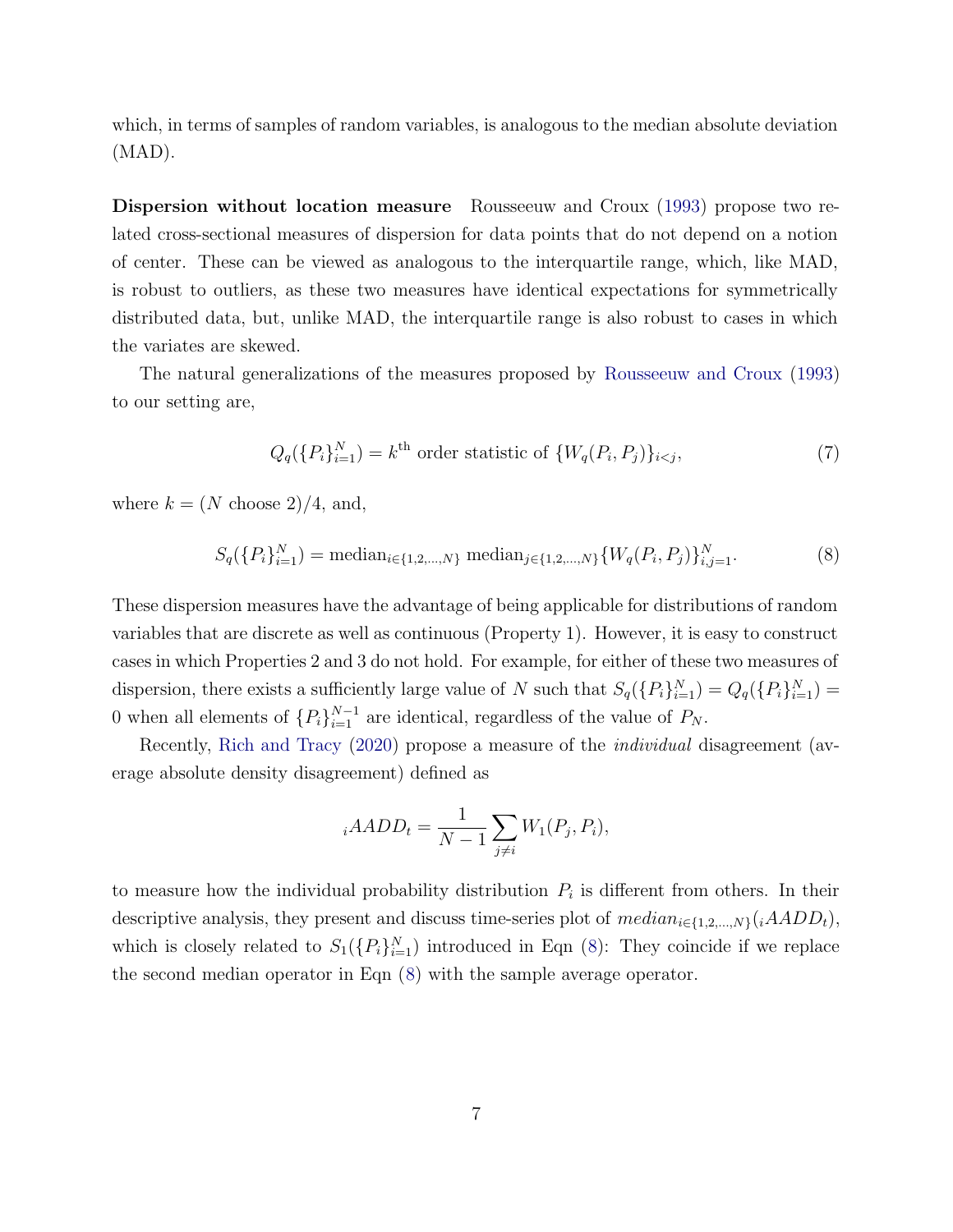# 4 Alternative dispersion measures II: Dispersion measures using other metrics

Clearly one could use a similar approach as the one taken here using an alternative metric to the Wasserstein distance, such as total variation, Hellinger,  $L_2$ , Kullback-Leibler divergence, etc. For example, the Hellinger distance is one particularly popular fidelity criterion in statistical theory; see for example, ([Beran](#page-16-0), [1977](#page-16-0); [Kitamura et al.,](#page-17-0) [2013\)](#page-17-0). This distance metric is defined as,

$$
H(p_1, p_2)^2 = \frac{1}{2} \int \left(\sqrt{p_1(x)} - \sqrt{p_2(x)}\right)^2 dx,
$$

and its corresponding Fréchet variance can be used to measure disagreement among probability/density forecasts,

$$
V_H(\{P_i\}_{i=1}^N) = \min_{P \in \mathcal{P}} \frac{1}{N} \sum_{i=1}^N H(p_i, p)^2.
$$

A similar disagreement measure is possible for statistical divergences such as Kullback-Leibler divergence even though it is not a metric. For example, [Shoja and Soofi](#page-19-0) [\(2017\)](#page-19-0) and [Lahiri](#page-18-0) [and Wang](#page-18-0) ([2019](#page-18-0)) employ the following averaged divergence to measure disagreement among probability distributions of professional forecasters

$$
V_{KL}(\{P_i\}_i^N) = \frac{1}{N} \sum_{i=1}^N KL(P_i, P_*),
$$

where  $KL(P_i, P_*)$  is the Kullback-Leibler divergence between  $P_*$  to  $P_i$  and  $P_*$  is a consensus forecast.

Next we will provide two simple examples that illustrate the difference between our proposal and other measures of disagreement between distribution and density forecasts. While any choice of metric is inherently subjective, our reasoning behind choosing the Wasserstein metric is that it continues to provide meaningful information when the support of the input distributions do not overlap, in the sense that it is not simply equal to a constant in all such cases, which is demonstrated in the next example.

**Example 1.** Consider two uniform distributions,  $P_1 = U(0, 1)$  and  $P_2 = U(x, x + 1)$ . In the case of the q−Wasserstein metric, the barycenter between these distributions is given by  $U(x/2, x/2 + 1)$ , and thus,  $V_q(\{U(0, 1), U(x, x + 1)\}) = W_q(U(x/2, x/2 + 1), U(0, 1)) =$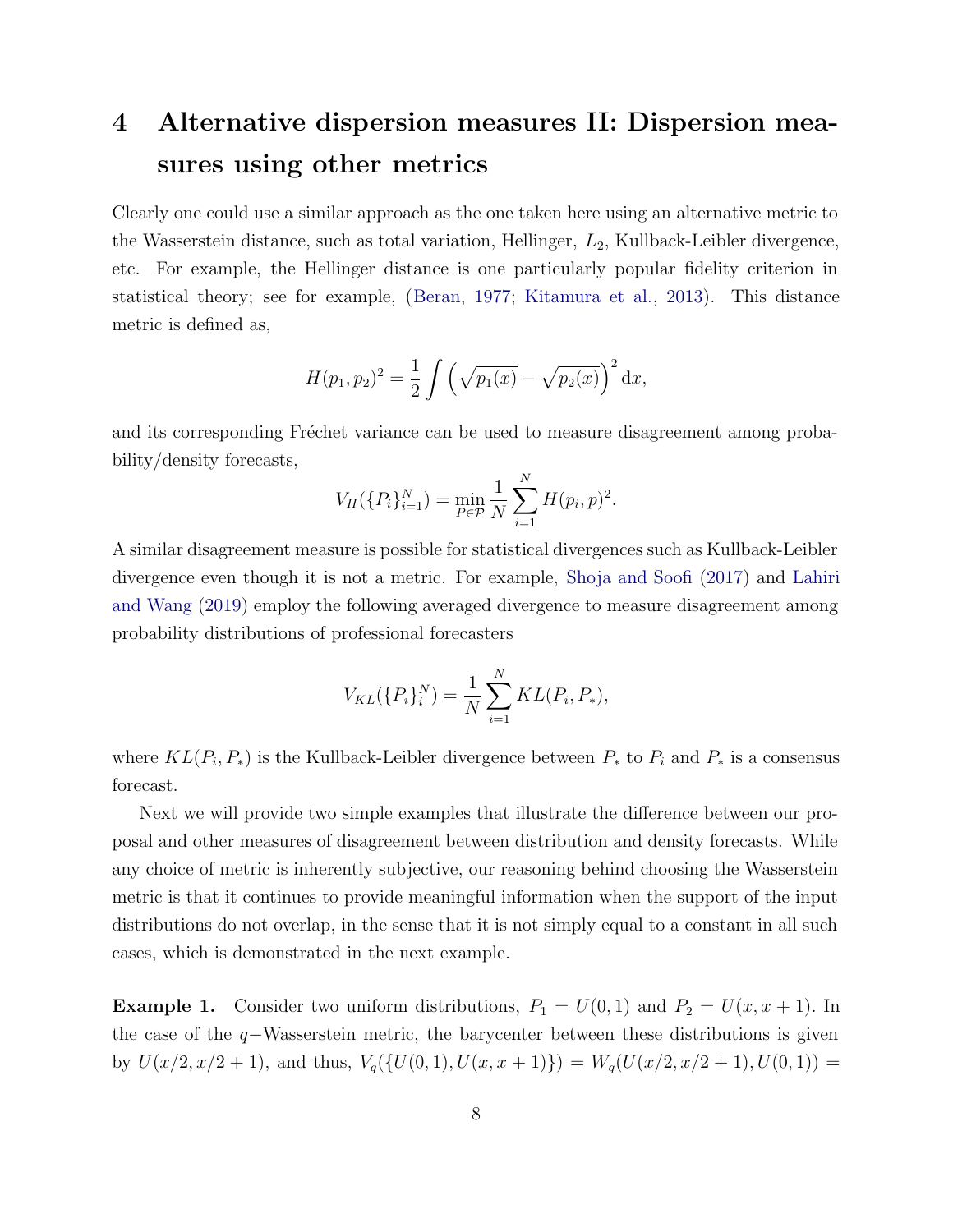$W_q(U(x/2, x/2+1), U(x, x+1)) = (x/2)^q$ . In contrast, these alternative measures would not depend on x whenever  $x > 1$ . For example,  $V_{KL}(\lbrace P_i \rbrace_i^N) = \log 2$ .

We will call the corresponding property of the measure of dispersion *non-invariance to* bijective transformations of the domain. Admittedly, the desirability of this property is subjective; for example, [Zanardo](#page-19-0) [\(2017\)](#page-19-0) includes invariance to bijective transformations of the domain in a list of desiderata for a measure of dispersion of probability mass functions. However, this property has the advantage of not precluding the measure of dispersion being informative when the input distributions have supports that do not overlap. Next we provide an additional example of the effect of certain mappings of the input distributions' domains on the Wasserstein metric.

**Example 2.** Suppose  $P_{1,N} =_d N(\mu_1, \sigma_1^2)$  and  $P_{2,N} =_d N(\mu_2, \sigma_2^2)$ , and let  $P'_{1,N}$  and  $P'_{2,N}$  be defined as  $P_{1,N}$  and  $P_{2,N}$  after rescaling the domain. Specifically, let  $P'_{1,N} =_d N(2\mu_1, 4\sigma_1^2)$  and  $P'_{2,N} =_d N(2\mu_2, 4\sigma_2^2)$ . In this case we have  $H(p_{1,N}, p_{2,N}) = H(p'_{1,N}, p'_{2,N})$  and  $KL(p_{1,N}, p_{2,N}) =$  $KL(p'_{1,N}, p'_{2,N})$  while the 2–Wasserstein metric satisfies  $W_2(P_{1,N}, P_{2,N}) = \frac{1}{2}W_2(P'_{1,N}, P'_{2,N}).$ 

This example can also be generalized in a straightforward manner. For example, suppose that  $P_1(x), P_2(y), P'_1(x), P'_2(y) \in \mathcal{P}$  are defined so that  $P'_1(x) = P_1(x/2)$  and  $P'_2(x) = P_2(x/2)$ . After rescaling the  $z_i, z_j$  in Eqn [\(1](#page-2-0)), we have  $W_2(P_1, P_2) = \frac{1}{2}W_2(P'_1, P'_2)$ .

Thus, the impact on disagreement measures based on the 2–Wasserstein metric from rescaling the domain is analogous to the impact on the cross-sectional variance from rescaling the datapoints, while other disagreement measures based on Hellinger distance or KL divergence would be scale invariant.

### 5 Empirical Applications

This section will provide two applications. The first application illustrates how our proposed measure of dispersion enhances analyses of SPF data that use traditional disagreement measures. The second application illustrates how our proposed measure can be used to gauge disagreement among *multivariate* input densities.

### 5.1 Application 1: Term structure of disagreement among professional forecasters

Researchers have reported that there is a large degree of disagreement among professional forecasters about various economic outcomes (See, for example, [Sill](#page-19-0), [2014\)](#page-19-0). The disagreement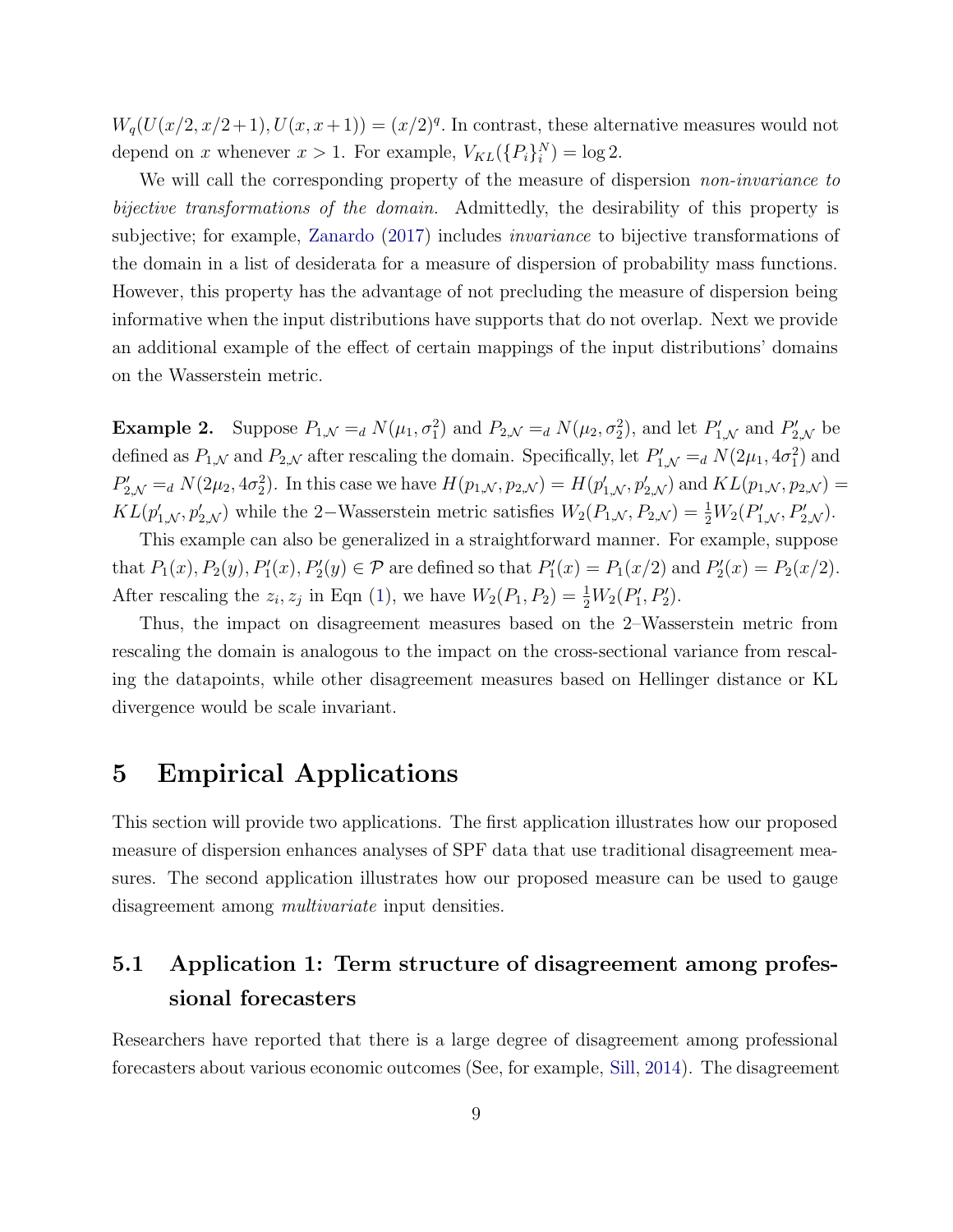among professional forecasters exhibit systematic patterns over time as well as over the forecasting horizon. The latter is sometimes referred to as the term structure of disagreement, and it has been a useful source of understanding the professional forecasters' behavior (see, for example, [Lahiri and Sheng,](#page-18-0) [2008](#page-18-0), [2010a](#page-18-0); [Patton and Timmermann](#page-18-0), [2010](#page-18-0); [Clements,](#page-17-0) [2014](#page-17-0); [Andrade et al.](#page-16-0), [2016\)](#page-16-0).

Data and methodology. In this section, we use our proposed measure of disagreement to quantify disagreement among forecasters across forecasting horizon using the Survey of Professional Forecasters conducted by the European Central Bank (ECB). This survey asks professionals about their point and probability forecasts about various economic outcomes. There are several questions in each survey in terms of forecasting target and forecasting horizons. In this application, we focus on two target variables: inflation rate and real GDP growth rate for Euro area. For each economic outcome, we consider three survey questions regarding forecasting horizons: (1) year-over-year growth rate at the end of the current calendar year; (2) year-over-year growth rate at the end of the next calendar year; (3) year-over-year growth rate at the end of five years ahead. We consider surveys conducted during 2001Q1–2019Q4 (76 quarters) and the average number of survey respondents was approximately 46–51 in each year.

It is important to note that depending on the timing of the survey, survey answers to the same question could imply a forecast with a different forecasting horizon. For example, the inflation rate estimate for the current calendar year is approximately a 3-quarter-ahead prediction if the survey was conducted in 2001Q1, while it is about 0-quarter-ahead prediction (nowcasting) if the survey was conducted in 2001Q4. Therefore, the forecasting horizon for the current calendar year estimate varies from  $h = 0$  to  $h = 3$ . A similar logic applies to answers for the next calendar year and five years ahead, and the corresponding forecasting horizons range from  $h = 4$  to  $h = 7$  and from  $h = 18$  to  $h = 21$ , respectively.

Professional forecasters indeed disagree with one another on mean, variance, and shape of the predictive distribution. In Figure [1](#page-10-0) (left two panels), we present actual probability forecasts submitted by two forecasters from the survey conducted in the first quarter of 2001. The third panel of the same figure presents probability forecasts made by all 60 forecasters in the same survey. A thick line represents the average of those 60 forecasts.

In what follows, we compute and present forecaster disagreement based on our proposed measure,  $V_2(\lbrace P_i \rbrace_{i=1}^N)$ , over the forecasting horizon. Although computation of Wasserstein metric and its related quantities such as barycenter and our disagreement measure can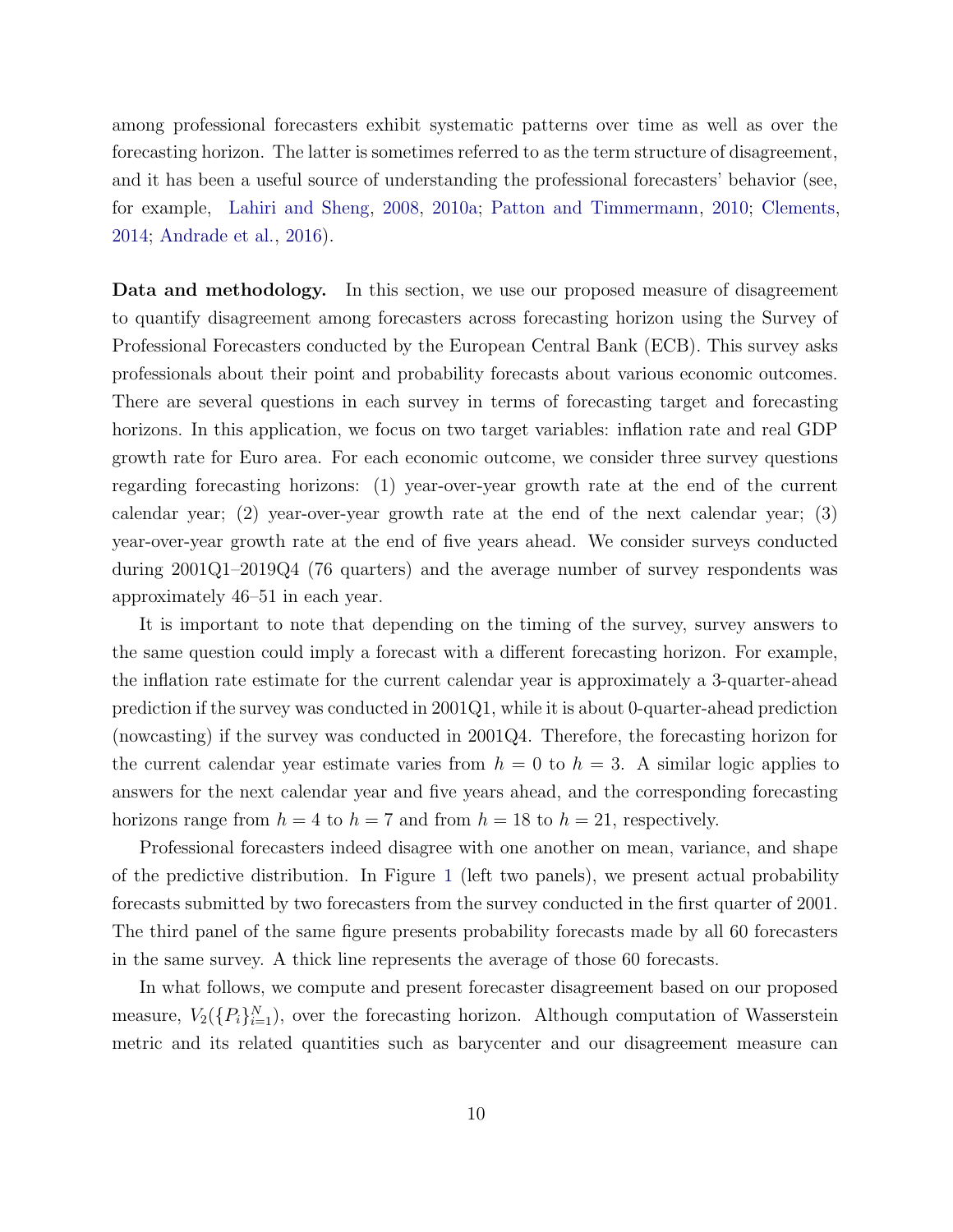

<span id="page-10-0"></span>Figure 1: Probability forecasts for inflation rates in 2001Q1 (one-year-ahead prediction)

become complicated for general input densities, it is relatively simple to compute them when all input densities are in the form of a histogram (e.g., Arroyo and Maté, [2009\)](#page-16-0). End bins of those histogram forecasts in the survey are open, and therefore they are unbounded. To facilitate computation, we assume that end bins are bounded and their length is the same as the other bins.

Results In the first row of Figure [2](#page-11-0), we present our proposed disagreement measure,  $V_2({P_i}_{i=1}^N)$ , over the forecasting horizons from  $h = 0$  to  $h = 21$  for inflation rate (left) and real GDP growth rate (right). Each asterisk represents the time-series average of the disagreements among forecasters' predictive distributions for the same target variable and the same forecasting horizon. The overall shape of the disagreement curves is quite similar for both target variables. Professional forecasters disagree more about the distant future. Interestingly, both disagreement curves become flatter as the forecasting horizon becomes longer.

Recall that Property 4 in Section 2 shows that our disagreement measure can be decomposed into three non-negative terms. The first two terms are the cross-sectional variance of means and standard deviations of input densities. The third term then can be viewed as the disagreement about all remaining moments. In the middle row of Figure [2,](#page-11-0) we present crosssectional variance of means (left) and standard deviations (right) of individual histogram forecasts for inflation rate. This decomposition reveals several important features. First, these two cross-sectional variances almost add up to  $V_2(\lbrace P_i \rbrace_{i=1}^N)$ . This implies that most of the variation in our proposed disagreement measure can be explained by the cross-sectional variance of the first two moments, and higher moments beyond mean and variance do not contribute much. Second, disagreement on means for inflation rate has an inverted U-shape relationship with forecasting horizon while disagreement on standard deviations is roughly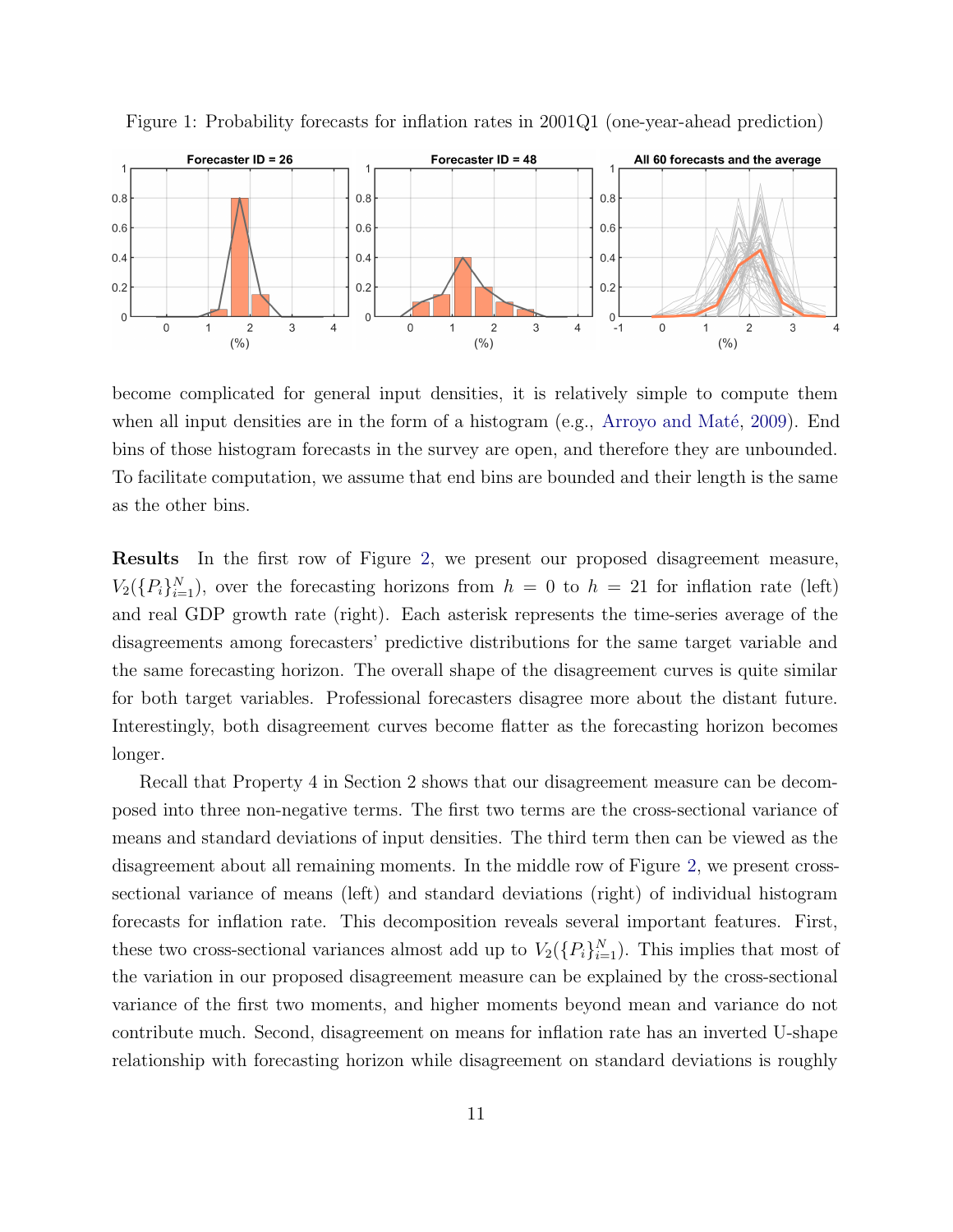

<span id="page-11-0"></span>Figure 2: The term structure of disagreement among ECB-SPF forecasters

(a) Wasserstein metric based disagreement measure,  $V_2(\lbrace P_i \rbrace_{i=1}^N)$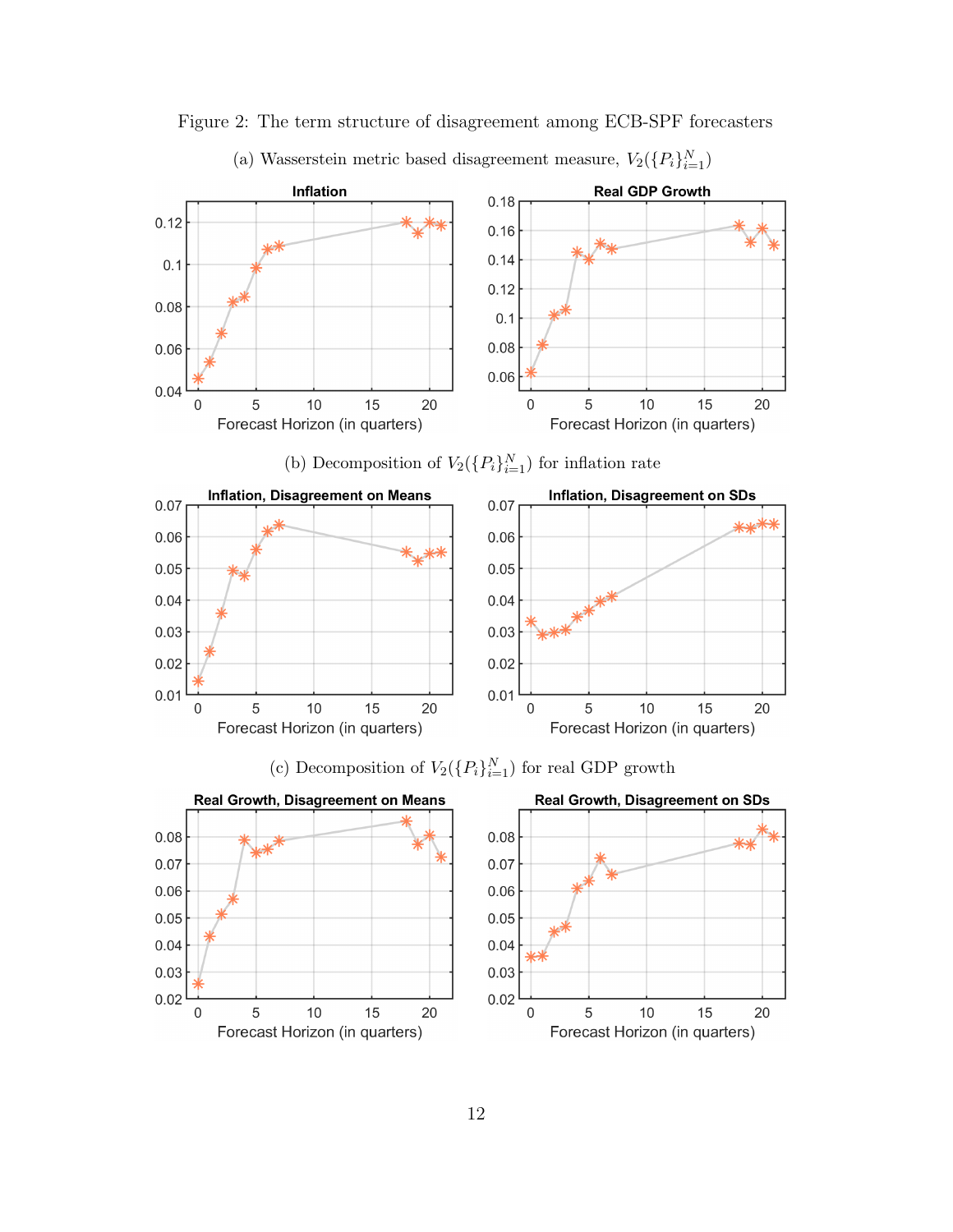an increasing function of forecast horizon from  $h = 1$ . Interestingly, professional forecasters agree about the long-run inflation forecast more than that for 5 or 6-quarter-ahead. This may be explained by the fact that the ECB governing Council goal of keeping the annual inflation rate below, but close to, 2% over the medium-term acts as a focal point for the longer-run inflation forecast. Unlike disagreement on means, forecasters exhibit a greater disagreement on standard deviations (i.e., uncertainty about their forecast) in the long run. This means that forecasters have a different view about how likely ECB governing Council's aim will be achieved.

In the last row of Figure [2](#page-11-0), we present a similar decomposition for the real GDP growth rate. Again, our measure of disagreement can be mostly explained by the cross-sectional variance of first two moments. However, unlike the term structure of inflation rate forecast, both cross-sectional variance of means and standard deviations are an increasing function of forecasting horizon. This makes sense as the ECB governing Council explicitly aims to stabilize prices but not the real GDP growth rate. The disagreement among professional forecasters about how these price stabilization policies affect the real GDP growth rate may be the cause of the relatively high disagreement about the real GDP growth rate.

#### 5.2 Empirical illustration 2: Multivariate density prediction

In this empirical illustration we show how one can use our dispersion measure for the multivariate predictive distribution. To this end, we consider the following 3-variable vector autoregression (VAR) that includes GDP growth rate, inflation rate, and federal funds rate for the US data.

We consider 21 hypothetical forecasters who produce their own 1-step-ahead joint predictive distributions for GDP growth rate and inflation rate at each point in time over the forecast evaluation sample. Their time t predictive distributions are then 2 dimensional multivariate normal distribution with mean  $\mu_{i,t}$  and variance-covariance matrix  $\Sigma_{i,t}$ . We assume that forecasters estimate  $\mu_{i,t}$  and  $\Sigma_{i,t}$  using their own information set.

We further assume that information set differs only by the number of most recent observations when they construct a predictive distribution. For example, forecaster  $i$  estimates  $\mu_{i,t}$  and  $\Sigma_{i,t}$  using

$$
\Omega_{i,t-1} = \{Y_s : s = t - R_i, t - R_i + 1, ..., t - 1\}
$$

where  $\Omega_{i,t}$  is the information set of forecaster i at time t to produce a joint predictive density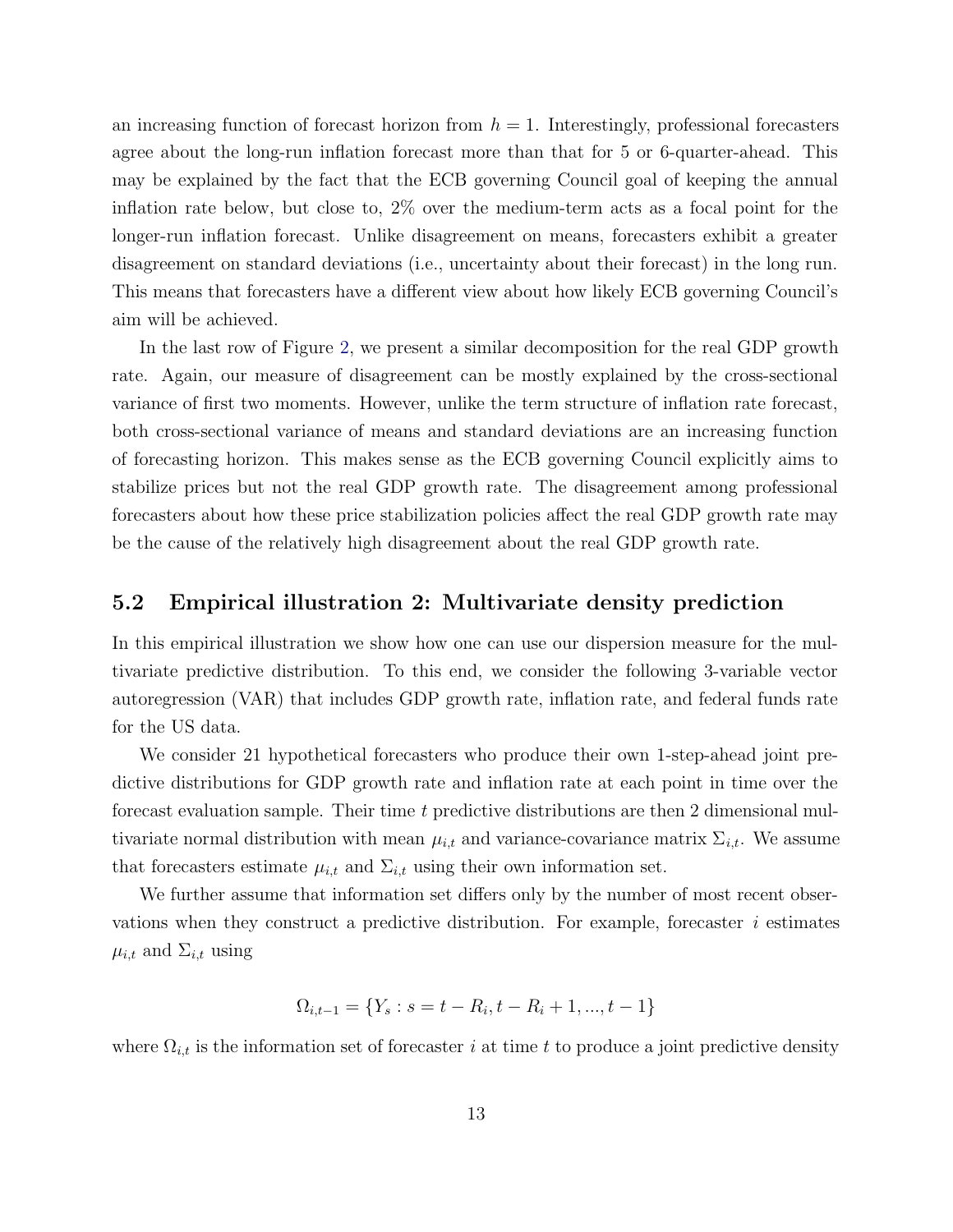

<span id="page-13-0"></span>

of  $Y_{t+1}$ .  $R_i$  is the number of most recent observations in the information set, and we consider 21 different choices  $R_i = \{50, 55, ..., 150\}$  (hence, 21 different forecasters). Differential choice of  $R_i$  can be explained by either the theory of rational inattention or differential beliefs about the stability of the system.

Data and model We consider the variables: the GDP growth rate, inflation rate, and the federal funds rate. They are all annualized (in  $\%$ ). Our dataset begins in 1959Q1 and ends in 2019Q3. Forecasters generate predictions from 1998Q2 until 2019Q3. All forecasters use the same empirical model, a VAR with four lags.

$$
Y'_{t} = \Phi_{0} + \sum_{p=1}^{4} Y'_{t-p} \Phi_{p} + u'_{t}
$$

and their predictive distribution is  $Y_{t+1|t} \sim \mathcal{N}(\mu_{i,t}, \Sigma_{i,t})$  where

$$
\mu_{i,t} = \widehat{\Phi}_{i,t,0} + \sum_{p=1}^4 Y'_{t-p+1} \widehat{\Phi}_{i,t,p}, \text{ and } \Sigma_{i,t} = \widehat{\Sigma}_{i,t},
$$

and  $(\widehat{\Phi}_{i,t,0}, \widehat{\Phi}_{i,t,1}, \widehat{\Phi}_{i,t,2}, \widehat{\Phi}_{i,t,3}, \widehat{\Phi}_{i,t,4}, \widehat{\Sigma}_{i,t})$  is the posterior mean of  $p(\Phi_0, \Phi_1, \Phi_2, \Phi_3, \Phi_4, \Sigma | Y_{t-R_i:t-1})$ with a flat prior.

Results We generated individual predictive distributions for output growth rate and inflation rate and compute our disagreement measures starting from 1998Q2 through 2019Q3 (81 observations). We measured disagreement of these 21 forecasters using three measures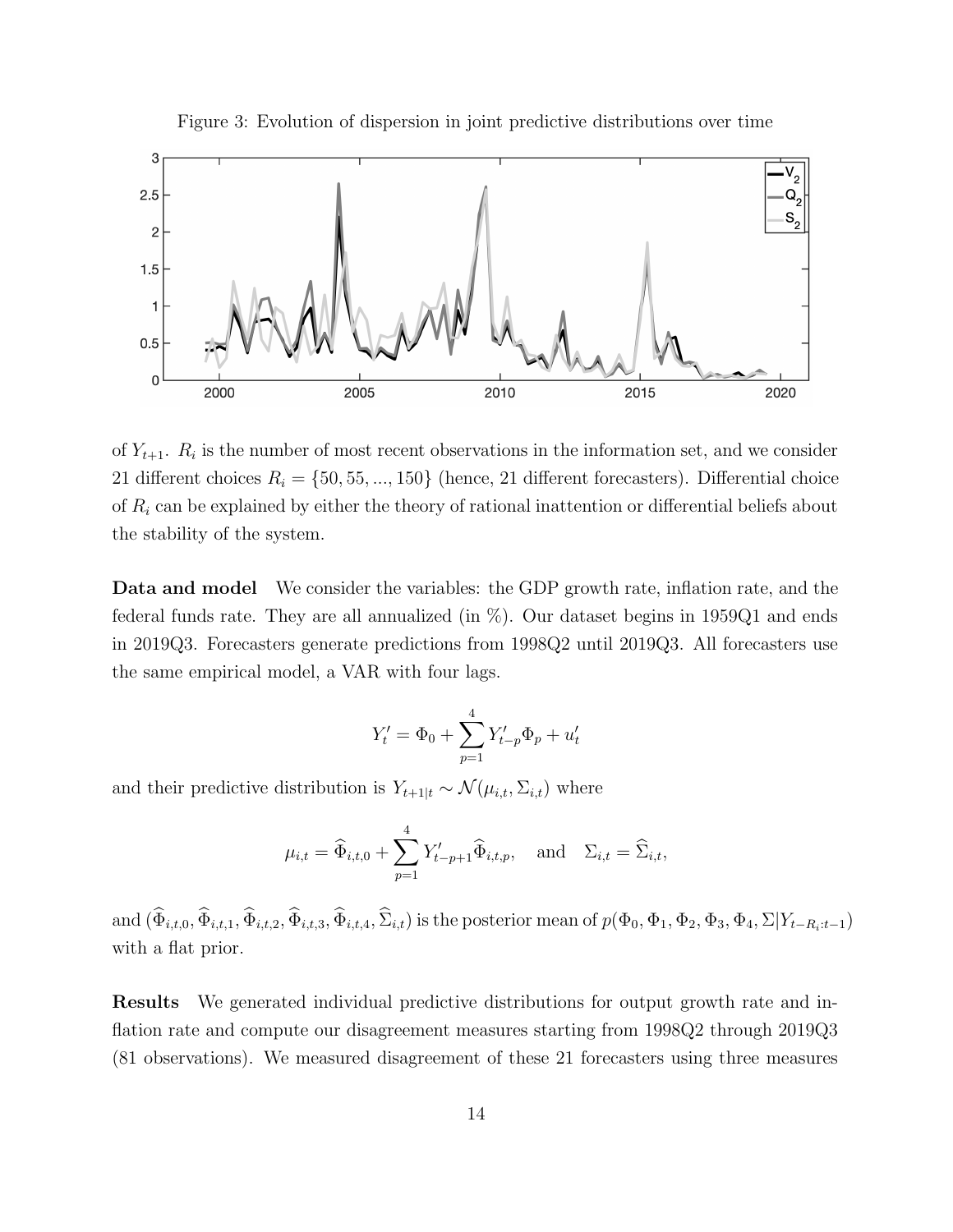

Figure 4: Decomposition of  $V_2$ : Mean (upper panel) and Variance (lower panel) component

 $D_2, S_2, \text{ and } Q_2.$ 

Figure [3](#page-13-0) shows evolution of disagreement in joint predictive distributions over time. All three measures move quite closely to one another. Pairwise correlations of  $(V_2, Q_2), (V_2, S_2),$ and  $(Q_2, S_2)$  are 0.99, 0.86, and 0.80, respectively. Figure 4 presents decomposition of  $V_2$ . Specifically, since all predictive distributions are Gaussian, we decompose  $V_2$  into a mean component and a variance component, as described in Section 2 in the case of the univariate Gaussian distribution. The upper figure presents the evolution of the mean component. The lower panel shows the evolution of the variance component.

Mean component can be viewed as a dispersion of mean of forecasters predictive distributions (i.e., point forecasts). It is serially correlated over time with the first autocorrelation value of approximately 0.5. There are three distinct peaks around 2004, 2009, and 2015. The observed time-variation in mean-disagreement can be explained by the fact that there is a difference in how the new information (shock) is weighted across different models with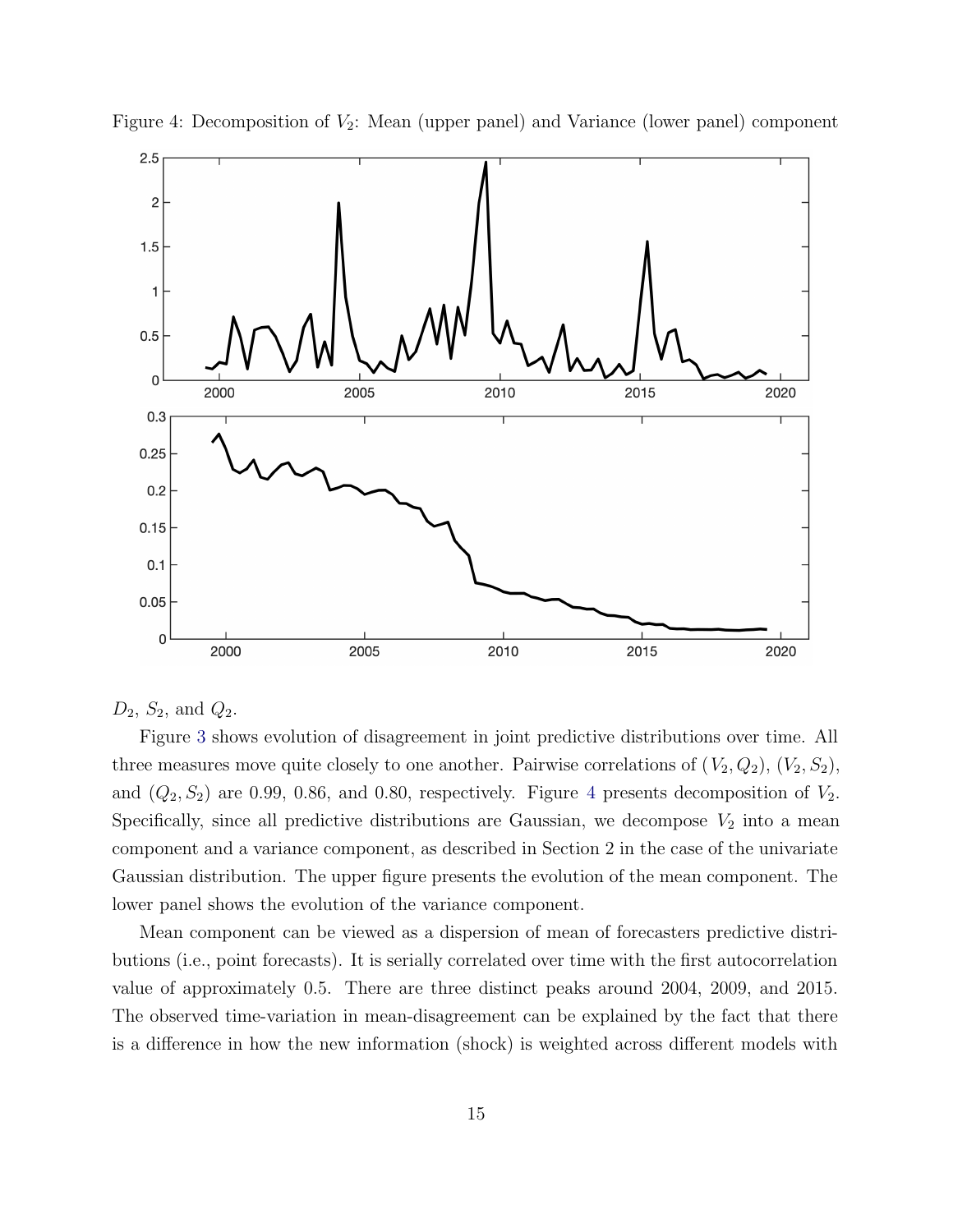heterogenous memory capacity.

Interestingly, the mean component of our disagreement measure for GDP growth and inflation rate is positively correlated with Philadelphia Fed's forecast dispersion index (interquartile range of individual point forecasts) of GDP growth rate and inflation rate. Their correlation is about 0.45 and 0.49, respectively. This implies that the dispersion of professional forecasters can be partly explained by their memory capacity or concern about the structural break.

The variance component of our disagreement measure is downward trending over our sample. This is because of the Great Moderation effect. At the beginning of our estimation sample (1998Q2), there are forecasters using data observations from a time period with high volatility (i.e., pre-1985). However, the proportion of forecasters doing so decreases over time. In turn, the variance covariance matrix of forecasters' predictive distribution becomes similar to each other.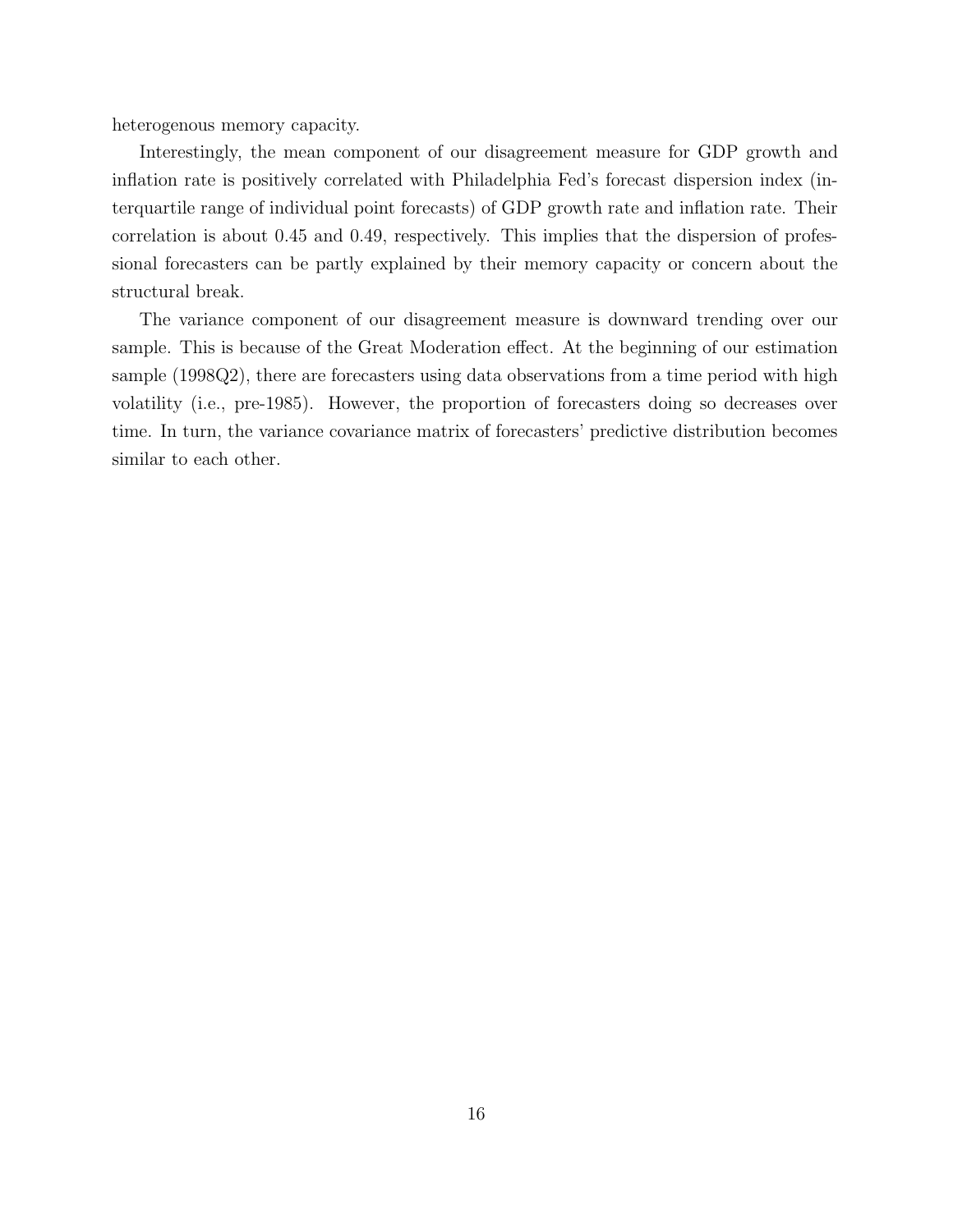### <span id="page-16-0"></span>References

- Abel, J., R. Rich, J. Song, and J. Tracy (2016): "The Measurement and Behavior of Uncertainty: Evidence from the ECB Survey of Professional Forecasters," Journal of Applied Econometrics, 31, 533–550.
- AGUEH, M. AND G. CARLIER (2011): "Barycenters in the Wasserstein space," SIAM Journal on Mathematical Analysis, 43, 904–924.
- ALVAREZ-ESTEBAN, P. C., E. DEL BARRIO, J. A. CUESTA-ALBERTOS, C. MATRÁN, ET AL. (2018): "Wide consensus aggregation in the Wasserstein space. Application to location-scatter families," *Bernoulli*, 24, 3147–3179.
- Andrade, P., R. K. Crump, S. Eusepi, and E. Moench (2016): "Fundamental Disagreement," Journal of Monetary Economics, 83, 106–128.
- ARROYO, J., G. GONZÁLEZ-RIVERA, C. MATÉ, AND A. MUNOZ SAN ROQUE (2011): "Smoothing Methods for Histogram-Valued Time Series: An Application to Value-at-Risk," Statistical Analysis and Data Mining, 4, 216–228.
- ARROYO, J. AND C. MATÉ  $(2009)$ : "Forecasting histogram time series with k-nearest neighbours methods," International Journal of Forecasting, 25, 192–207.
- Bajgiran, A. H., M. Mardikoraem, and E. S. Soofi (2020): "Maximum Entropy Distributions with Quantile Information," European Journal of Operational Research, In Press.
- Beran, R. (1977): "Minimum Hellinger distance estimates for parametric models," The Annals of Statistics, 5, 445–463.
- BOERO, G., J. SMITH, AND K. F. WALLIS (2008): "Uncertainty and Disagreement in Economic Prediction: The Bank of England Survey of External Forecasters," The Economic Journal, 118, 1107–1127.
- ——— (2014): "The Measurement and Characteristics of Professional Forecasters' Uncertainty," Journal of Applied Econometrics, 30, 1029–1046.
- BOMBERGER, W. (1996): "Disagreement as a Measure of Uncertainty," *Journal of Money*, Credit and Banking, 28, 381–392.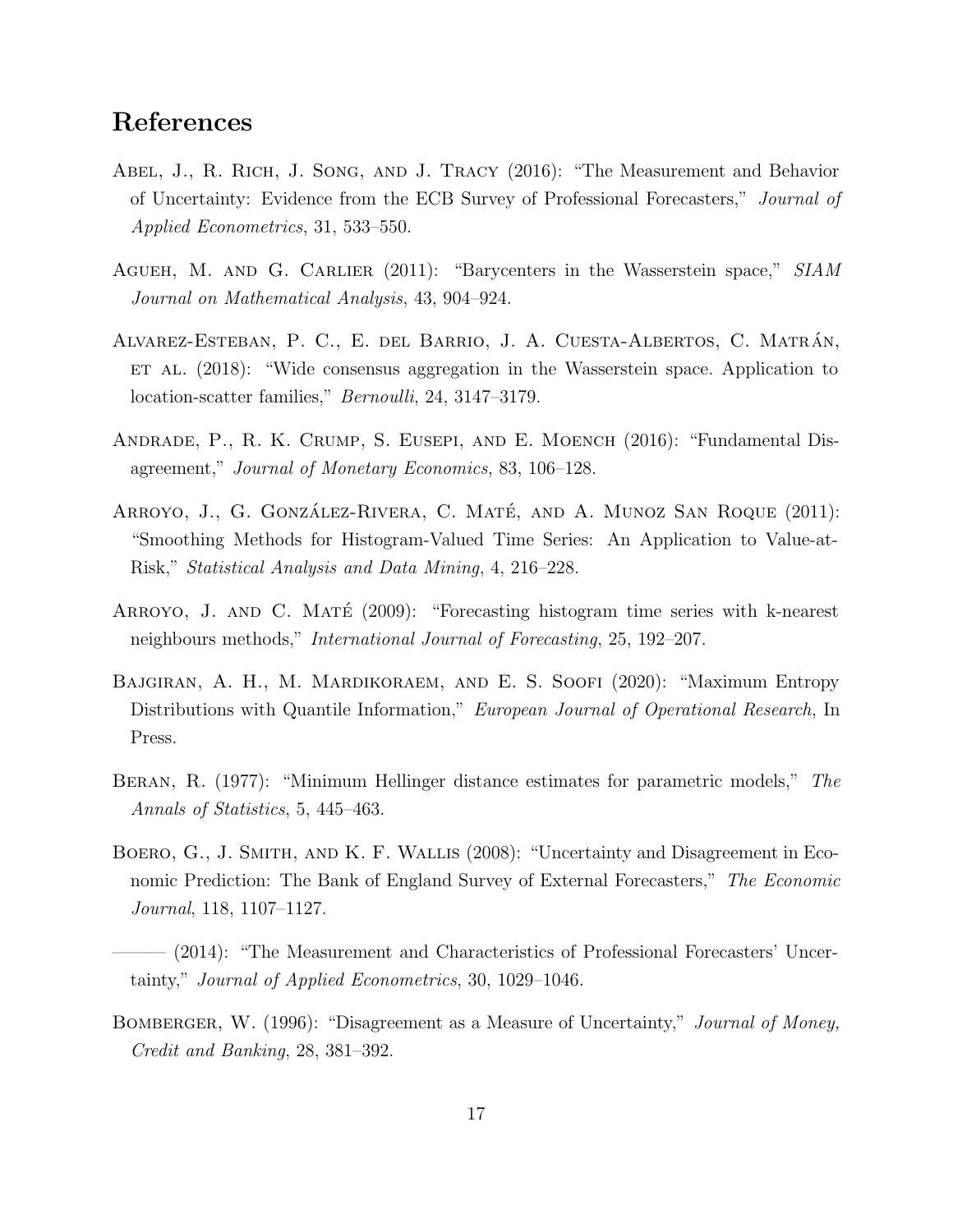- <span id="page-17-0"></span>Bruine de Bruin, W., C. F. Manski, G. Topa, and W. van der Klaauw (2011): "Measuring Consumer Uncertainty about Future Inflation," Journal of Applied Econometrics, 26, 454–478.
- BUSETTI, F. (2017): "Quantile aggregation of density forecasts," Oxford Bulletin of Economics and Statistics, 79, 495–512.
- Clements, M. P. (2014): "Forecast Uncertainty Ex Ante and Ex Post: U.S. Inflation and Output Growth," Journal of Business  $\mathcal C$  Economic Statistics, 32, 206–216.
- Coibion, O. and Y. Gorodnichenko (2012): "What Can Survey Forecasts Tell Us About Informational Rigidities?" Journal of Political Economy, 120, 116–159.
- Cumings-Menon, R. and M. Shin (2020): "Probability Forecast Combination via Entropy Regularized Wasserstein Distance," Entropy, 22, 929.
- D'AMICO, S. AND A. ORPHANIDES (2008): "Uncertainty and Disagreement in Economic Forecasting,".
- GALICHON, A. (2018): *Optimal transport methods in economics*, Princeton University Press.
- GIORDANI, P. AND P. SÖDERLIND (2003): "Inflation forecast uncertainty," European Economic Review, 47, 1037–1059.
- Glas, A. (2020): "Five Dimensions of the Uncertainty-Disagreement Linkage," International Journal of Forecasting, 36, 607–627.
- GONZÁLEZ-RIVERA, G. AND J. ARROYO (2012): "Time Series Modeling of Histogram-Valued Data: The Daily Histogram Time Series of S&P500 Intradaily Returns," International Journal of Forecasting, 28, 20–33.
- IRPINO, A. AND R. VERDE (2006): "A new Wasserstein based distance for the hierarchical clustering of histogram symbolic data," in Data science and classification, Springer, 185– 192.
- KITAMURA, Y., T. OTSU, AND K. EVDOKIMOV (2013): "Robustness, infinitesimal neighborhoods, and moment restrictions," Econometrica, 81, 1185–1201.
- KNOTT, M. AND C. S. SMITH (1994): "On a generalization of cyclic monotonicity and distances among random vectors," Linear algebra and its applications, 199, 363–371.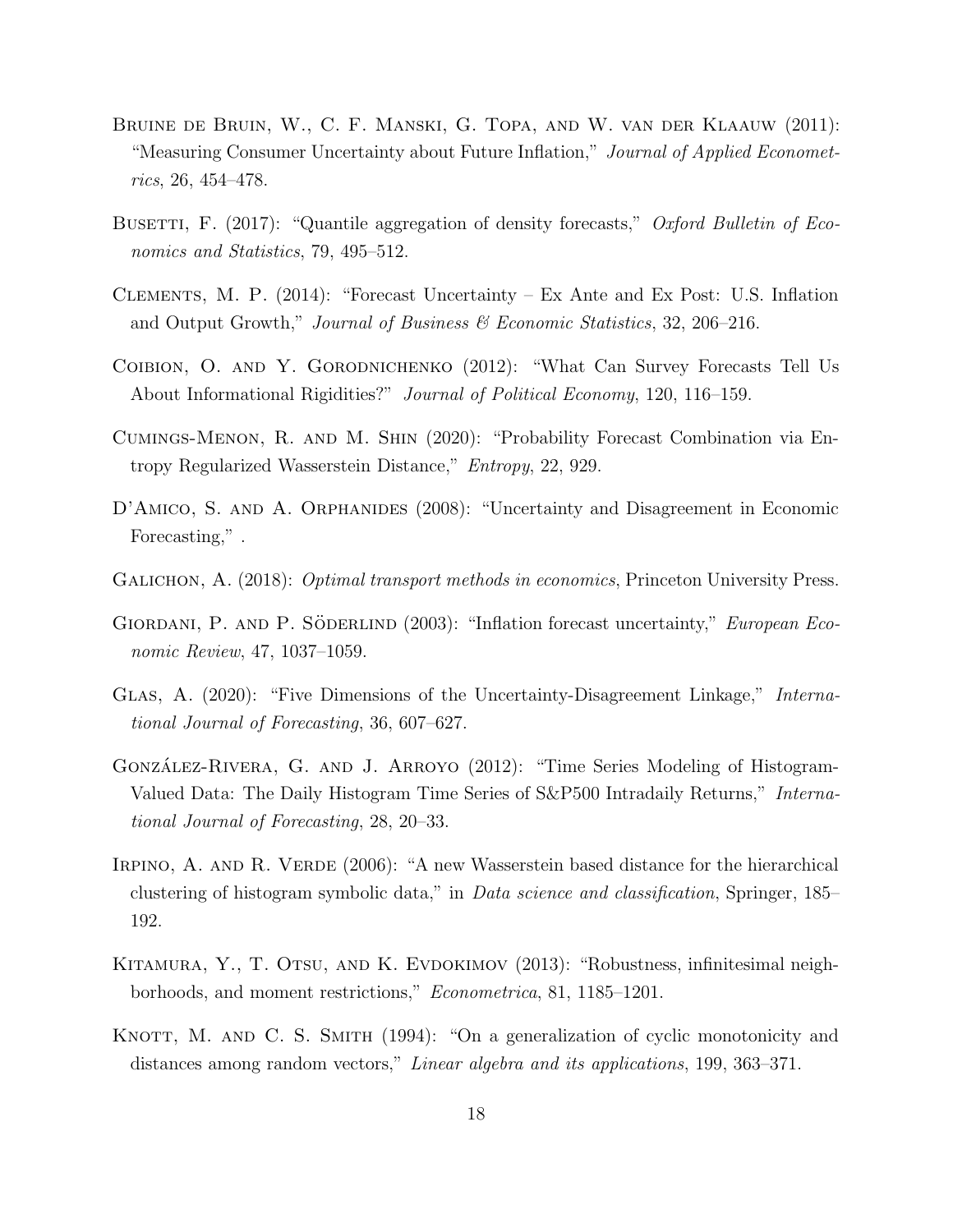- <span id="page-18-0"></span>LAHIRI, K. AND X. SHENG (2008): "Evolution of Forecast Disagreement in a Bayesian Learning Model," Journal of Econometrics, 144, 325–340.
- $-(2010a)$ : "Learning and Heterogeneity in GDP and Inflation Forecasts," *International* Journal of Forecasting, 26, 265–292.
- $(2010b)$ : "Measuring forecast uncertainty by disagreement: The missing link," Journal of Applied Econometrics, 25, 514–538.
- LAHIRI, K., C. TEIGLAND, AND M. ZAPOROWSKI (1988): "Interest Rates and the Subjective Probability Distribution of Inflation Forecasts," Journal of Money, Credit, and Banking, 20, 233–248.
- Lahiri, K. and W. Wang (2019): "Estimating Macroeconomic Uncertainty and Discord Using Info-Metrics," in Innovations in Info-Metrics: A Cross-Disciplinary Perspective on Information and Information Processing, ed. by A. Golan, M. Chen, M. Dunn, and A. Ullah, Oxford University Press.
- Li, Y. and A. S. Tay (2017): "The role of macroeconomic, policy, and forecaster uncertainty in forecast dispersion," .
- Lichtendahl, K. C., Y. Grushka-Cockayne, and R. Winkler (2013): "Is it better to average probabilities or quantiles," Management Science, 59, 1594–1611.
- Liu, F. and K. Lahiri (2004): "Determinants of Multi-period Forecast Uncertainty Using a Panel of Density Forecasts," in Econometric Society 2004 Australasian Meetings, Econometric Society.
- Mankiw, N. G., R. Reis, and J. Wolfers (2003): "Disagreement About Inflation Expectations," in NBER Macroeconomics Annual 2003, National Bureau of Economic Research, 209–270.
- PANARETOS, V. M. AND Y. ZEMEL (2019): "Statistical aspects of Wasserstein distances," Annual review of statistics and its application, 6, 405–431.
- PATTON, A. J. AND A. TIMMERMANN (2010): "Why do forecasters disagree? Lessons from the term structure of cross-sectional dispersion," Journal of Monetary Economics, 57, 803–820.